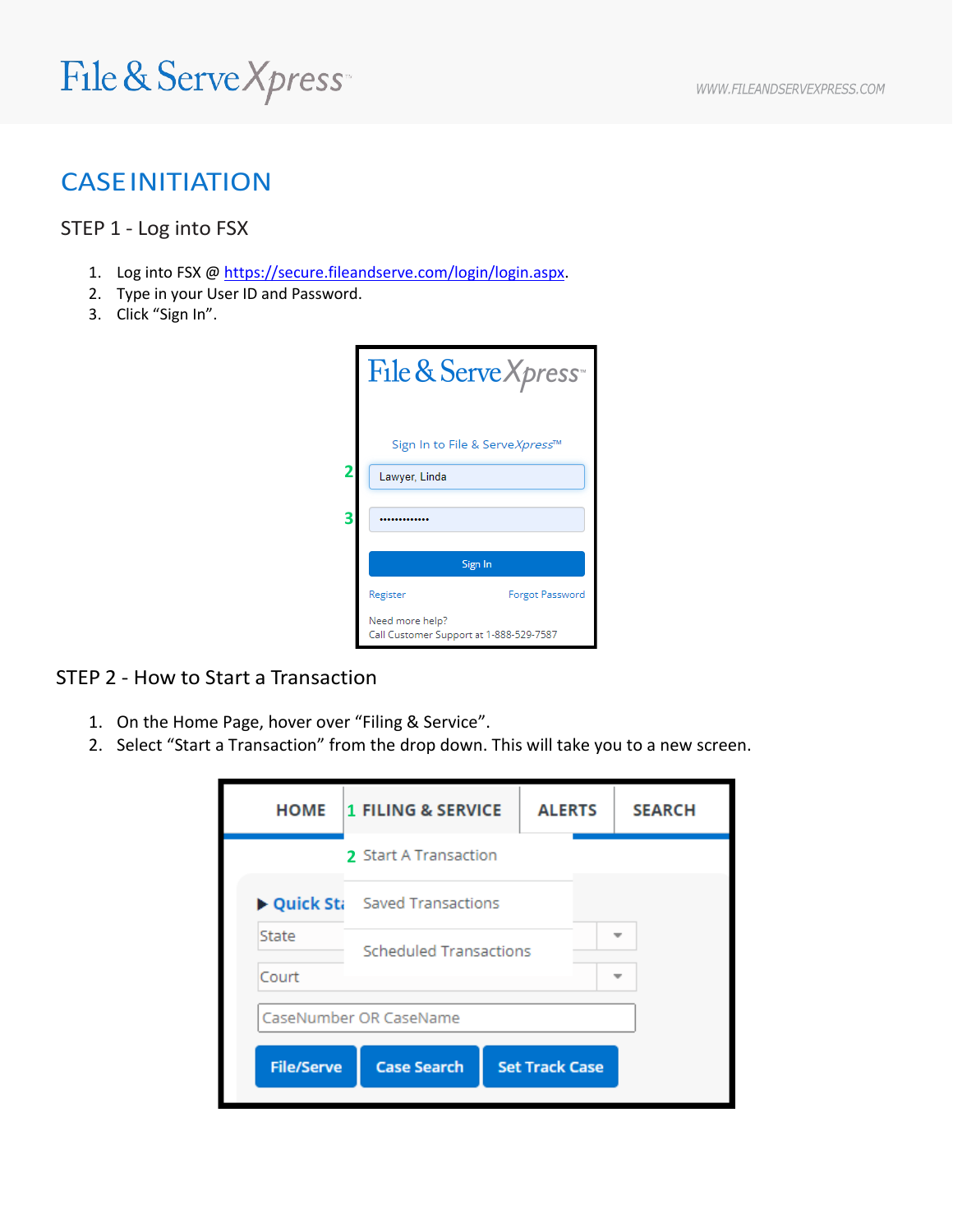- 3. Under the blue "Select Court and/or Case for Filing" banner, select the "File a New Case" button.
- 4. Select your court from the drop down.
- 5. Click the "Find" button.

|        | <b>Select Court and/or Case for Filing</b>                                               |                    |  |
|--------|------------------------------------------------------------------------------------------|--------------------|--|
|        | OFile and/or Serve in an Existing Case                                                   | 3 OFile a New Case |  |
|        | To narrow the list below, select a court and/or enter the county and click F <b>ind.</b> |                    |  |
| Court: | WV Supreme Court of Appeals of West Virginia                                             | $\check{ }$        |  |
|        |                                                                                          |                    |  |
|        |                                                                                          | Find               |  |

6. Click the small blue icon with a white arrow in it below "Court List" to select your case class.



- 7. Select your Case Type from the drop down.
- 8. Enter a "Case Name" in the text box.
- 9. Click the "Submit" button. This will take you to the documents tab.



File & Serve Xpress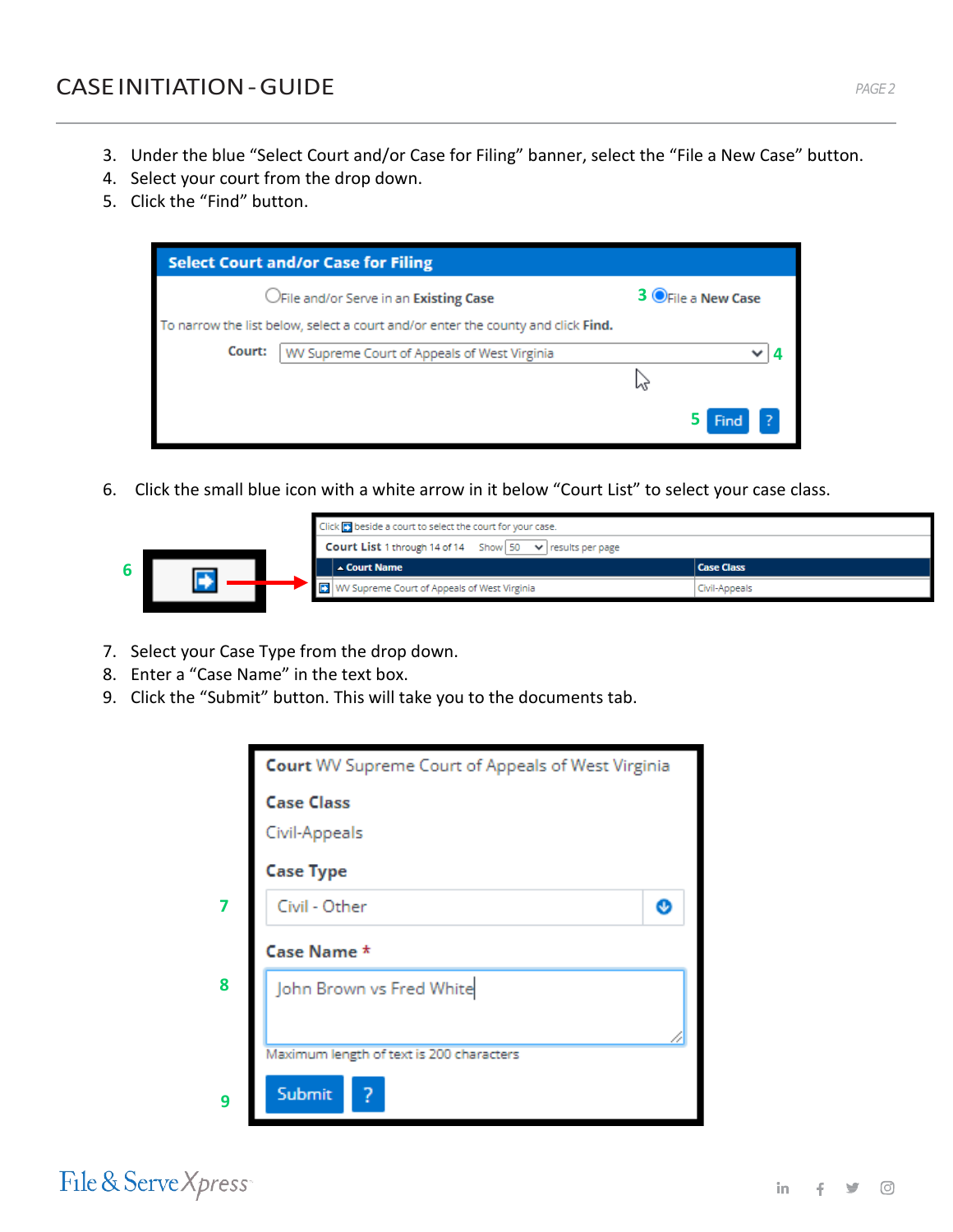### CASEINITIATION-GUIDE *PAGE <sup>3</sup>*

#### STEP 3 - How to Attach Documents to Your Filing

- 1. Select your document type from the drop down.
- 2. Enter a title in the text box.
- 3. Click the gray box labeled, "Choose a file or Drag it here" to open your computer's hard drive. Find your document and double-click on it to select the document.
- 4. Select the appropriate access type using the drop down.
- 5. Click the "Attach Document" button.
- 6. To attach additional documents, repeat steps 1-5.
- 7. Click the "Case Parties" tab on the top of the page next to the "Documents" tab to move to the next screen.

|                | <b>Documents</b> 7 Case Parties<br>5/4/21 1:38 PM EDT<br>Case                                                       |          | <b>Review &amp; Submit</b>                              |
|----------------|---------------------------------------------------------------------------------------------------------------------|----------|---------------------------------------------------------|
|                | Type $*$                                                                                                            | File $*$ |                                                         |
|                | Select a Document Type                                                                                              | ⊕        |                                                         |
| $\overline{2}$ | Title $\star$                                                                                                       | 3        | Choose a file or Drag it here                           |
|                | Title                                                                                                               |          |                                                         |
|                | Maximum length of text is 510 characters                                                                            |          | To request our Fax Upload Service please contact client |
|                | <b>Access</b>                                                                                                       |          | support.                                                |
| 4              | Public                                                                                                              | ◉        |                                                         |
|                | Public - These documents are electronically submitted and<br>available for viewing by File & ServeXpress customers. |          |                                                         |
| 5              | $\overline{\mathbf{r}}$<br><b>Attach Document</b>                                                                   |          |                                                         |

STEP 4 - Adding Initiating Parties(i.e. Plaintiff, Petitioner, etc.)

1. Select the "Initiating Party" button.



# File & Serve Xpress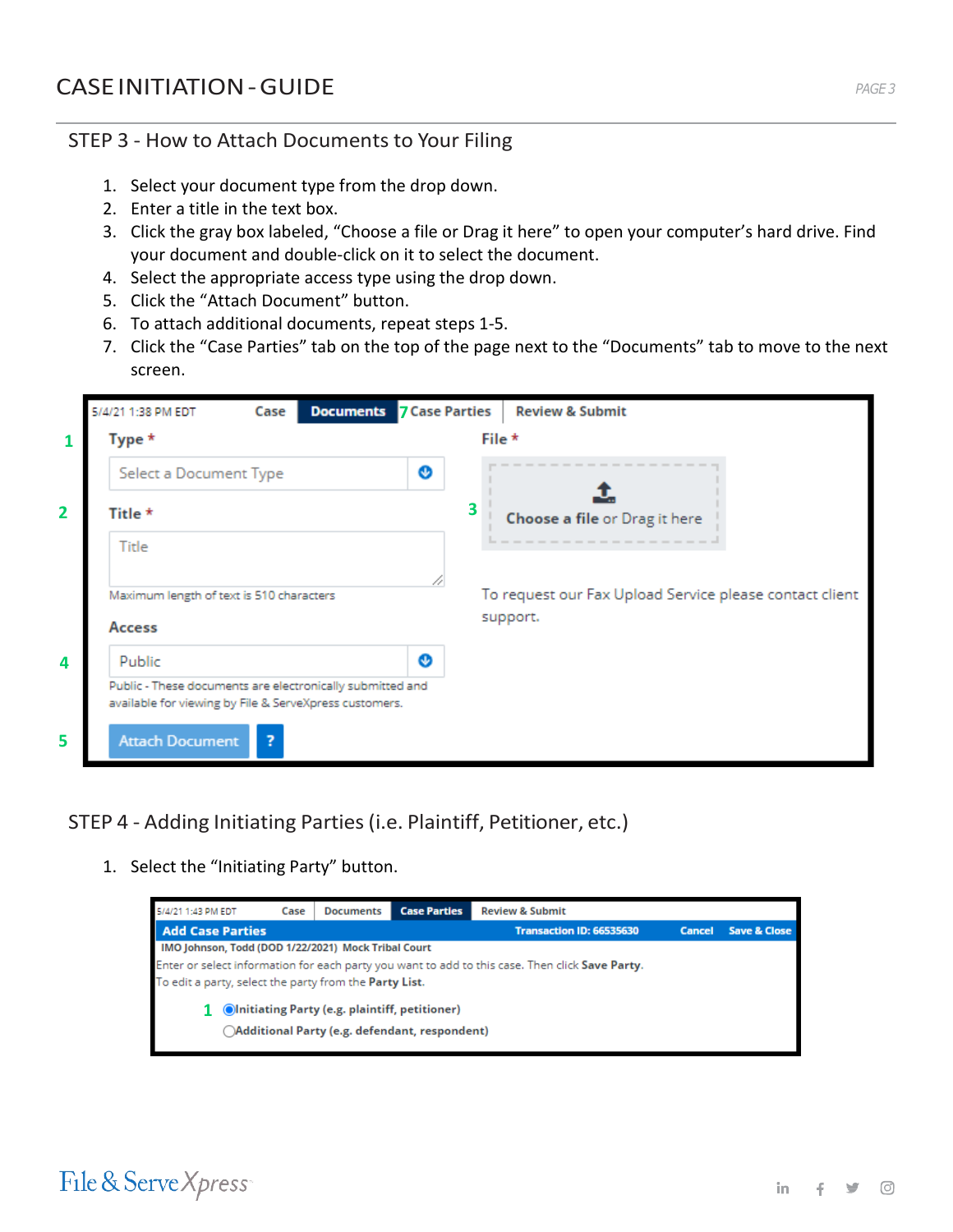*Note: all fields designated with a red asterisk are mandatory fields.*

- 2. Under "Party", select the correct Party Type.
- 3. Under "Entity", select the correct Entity Type.
- 4. Enter the "Party Name" in the First/Middle/Last name fields.
- 5. Enter the "Phone" number.
- 6. Enter the "Address".
- 7. Enter the "Email" address.
- 8. Select an "Attorney" from the drop down.
- 9. Under "Attorney Type", select the correct Type.
- 10. Click the "Save Party" button.
- 11. You may add as many initiating parties as you would like by repeating steps 1-10.
- 12. Remain on this screen and move to Step 5.

| Party *                             |                              | Entity *   |                                  |                                      |                     |  |  |  |  |
|-------------------------------------|------------------------------|------------|----------------------------------|--------------------------------------|---------------------|--|--|--|--|
| Petitioner                          |                              |            | G                                | <sup>O</sup> 3 Individual            | $\bullet$           |  |  |  |  |
| Party Name *                        |                              |            |                                  |                                      |                     |  |  |  |  |
| <b>First Name</b>                   | <b>Middle Name</b>           |            | <b>Last Name</b>                 | <b>Suffix</b>                        |                     |  |  |  |  |
| <b>First Name</b><br>4              | Middle Name                  |            | Last Name                        | Suffix                               |                     |  |  |  |  |
| The First Name field is required.   |                              |            | The Last Name field is required. |                                      |                     |  |  |  |  |
| Phone *                             |                              | Ext.       |                                  |                                      |                     |  |  |  |  |
| Phone                               |                              | Ext.<br>77 |                                  |                                      |                     |  |  |  |  |
| The Phone Number field is required. |                              |            |                                  |                                      |                     |  |  |  |  |
| Address *                           |                              |            |                                  |                                      |                     |  |  |  |  |
| Address line 1                      |                              |            |                                  |                                      |                     |  |  |  |  |
| The Address field is required.      |                              |            |                                  |                                      |                     |  |  |  |  |
| Address line 2                      |                              |            |                                  |                                      |                     |  |  |  |  |
| City *                              | State *                      |            | Zip *                            |                                      |                     |  |  |  |  |
| City                                | Select a State               | $\bullet$  | Zip                              |                                      |                     |  |  |  |  |
| The City field is required.         | The State field is required. |            | The Zip Code field is required.  |                                      |                     |  |  |  |  |
| Email *                             |                              |            |                                  |                                      |                     |  |  |  |  |
| Email                               |                              |            |                                  |                                      |                     |  |  |  |  |
| The Email field is required.        |                              |            |                                  |                                      |                     |  |  |  |  |
| Attorney *                          |                              |            |                                  | Attorney Type *                      |                     |  |  |  |  |
|                                     | $\bullet$                    |            |                                  | $\overline{9}$<br>Select a type      | $\ddot{\textbf{c}}$ |  |  |  |  |
| The Attorney field is required.     |                              |            |                                  | The Attorney Type field is required. |                     |  |  |  |  |
| <b>Save Party</b><br>-2             |                              |            |                                  |                                      |                     |  |  |  |  |
| 10                                  |                              |            |                                  |                                      |                     |  |  |  |  |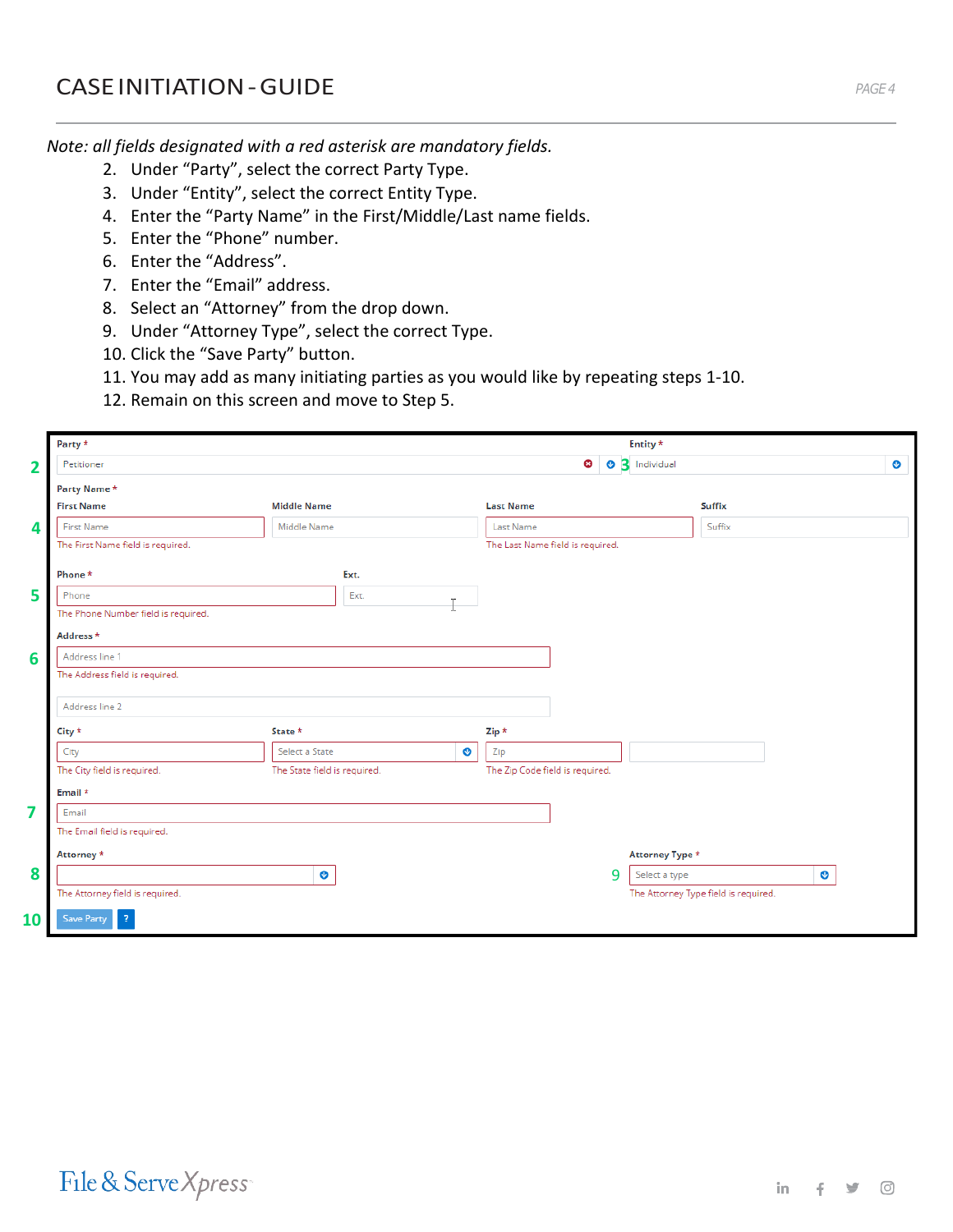### STEP 5 - Adding Additional Parties(i.e. Defendant, Respondent, etc.)

*Note: all fields designated with a red asterisk are mandatory fields.*

- 1. Select the "Additional Party" button.
- 2. Under "Party", select the correct Party Type.
- 3. Under "Entity", select the correct Entity Type.
- 4. Enter the "Party Name" in the First/Middle/Last name fields.
- 5. Enter the "Phone" number.
- 6. Enter the "Address".
- 7. Enter the "Email" address.
- 8. Next to "Attorney", click the "Search" button to search for a registered attorney, if the party is unrepresented or the attorney is not registered, skip to step 11.
- 9. In the new window, enter the attorney's name and click "Search".
- 10. In the new window, select the attorney's name.
- 11. Under "Attorney Type", select the correct Type.
- 12. Click the "Save Party" button.
- 13. You may add as many initiating parties as you would like by repeating steps 1-12.

|                         | ◯Initiating Party (e.g. appellant)       |                               |                    |                                                                                |                 |                                                   |                  |    |                      |               |           |  |
|-------------------------|------------------------------------------|-------------------------------|--------------------|--------------------------------------------------------------------------------|-----------------|---------------------------------------------------|------------------|----|----------------------|---------------|-----------|--|
| 1                       | <b>OAdditional Party (e.g. appellee)</b> |                               |                    |                                                                                |                 |                                                   |                  |    |                      |               |           |  |
| $\overline{\mathbf{2}}$ | Party *                                  |                               |                    |                                                                                |                 | 3Entity *                                         |                  |    |                      |               |           |  |
|                         | Select a Party Type                      |                               |                    |                                                                                | ◉<br>Individual |                                                   |                  |    |                      | $\bullet$     |           |  |
|                         | Party Name *                             |                               |                    |                                                                                |                 |                                                   |                  |    |                      |               |           |  |
| 4                       | First Name <sup>ts</sup>                 |                               | <b>Middle Name</b> |                                                                                |                 | <b>Last Name</b>                                  |                  |    |                      | <b>Suffix</b> |           |  |
|                         | <b>First Name</b>                        |                               | Middle Name        |                                                                                |                 | Last Name                                         |                  |    |                      | Suffix        |           |  |
| 5                       | Phone *                                  |                               |                    | Ext.                                                                           |                 |                                                   |                  |    |                      |               |           |  |
|                         | Phone                                    |                               |                    | Ext.                                                                           |                 |                                                   |                  |    |                      |               |           |  |
| 6                       | Address *                                |                               |                    |                                                                                |                 |                                                   |                  |    |                      |               |           |  |
|                         | Address line 1                           |                               |                    |                                                                                |                 |                                                   |                  |    |                      |               |           |  |
|                         | Address line 2                           |                               |                    |                                                                                |                 |                                                   |                  |    |                      |               |           |  |
|                         | City *                                   |                               | State *            |                                                                                |                 | Zip *                                             |                  |    |                      |               |           |  |
|                         | City                                     |                               | Select a State     |                                                                                | ◉               | Zip                                               |                  |    |                      |               |           |  |
| 7                       | Email *                                  |                               |                    |                                                                                |                 |                                                   |                  |    |                      |               |           |  |
|                         | Email                                    |                               |                    |                                                                                |                 |                                                   |                  |    |                      |               |           |  |
|                         | <b>Attorney</b>                          |                               |                    |                                                                                |                 |                                                   |                  |    | <b>Attorney Type</b> |               |           |  |
|                         |                                          | 8<br>Search                   |                    |                                                                                |                 |                                                   |                  | 11 | Select a type        |               | $\bullet$ |  |
|                         |                                          |                               |                    |                                                                                |                 |                                                   |                  |    |                      |               |           |  |
| 12                      | $\overline{?}$<br>Save Party             |                               |                    |                                                                                |                 |                                                   |                  |    |                      |               |           |  |
|                         |                                          |                               |                    |                                                                                |                 |                                                   |                  |    |                      |               |           |  |
|                         |                                          | <b>Search for an Attorney</b> |                    | To find an attorney, enter information in at least one field and click Submit. |                 |                                                   |                  |    |                      |               |           |  |
|                         |                                          | <b>g</b> Organization:        |                    |                                                                                |                 | <b>Search Results</b>                             |                  |    |                      |               |           |  |
|                         |                                          | <b>First Name:</b>            | Arthur             |                                                                                |                 | To select an attorney, click the attorney's name. |                  |    |                      |               |           |  |
|                         |                                          | <b>Last Name:</b>             | Attorney           |                                                                                |                 |                                                   | $\triangle$ Name |    |                      |               | Firm      |  |
|                         |                                          |                               | Reset<br>Search    | 10                                                                             |                 | Attorney, Arthur                                  |                  |    |                      | WV Firm B     |           |  |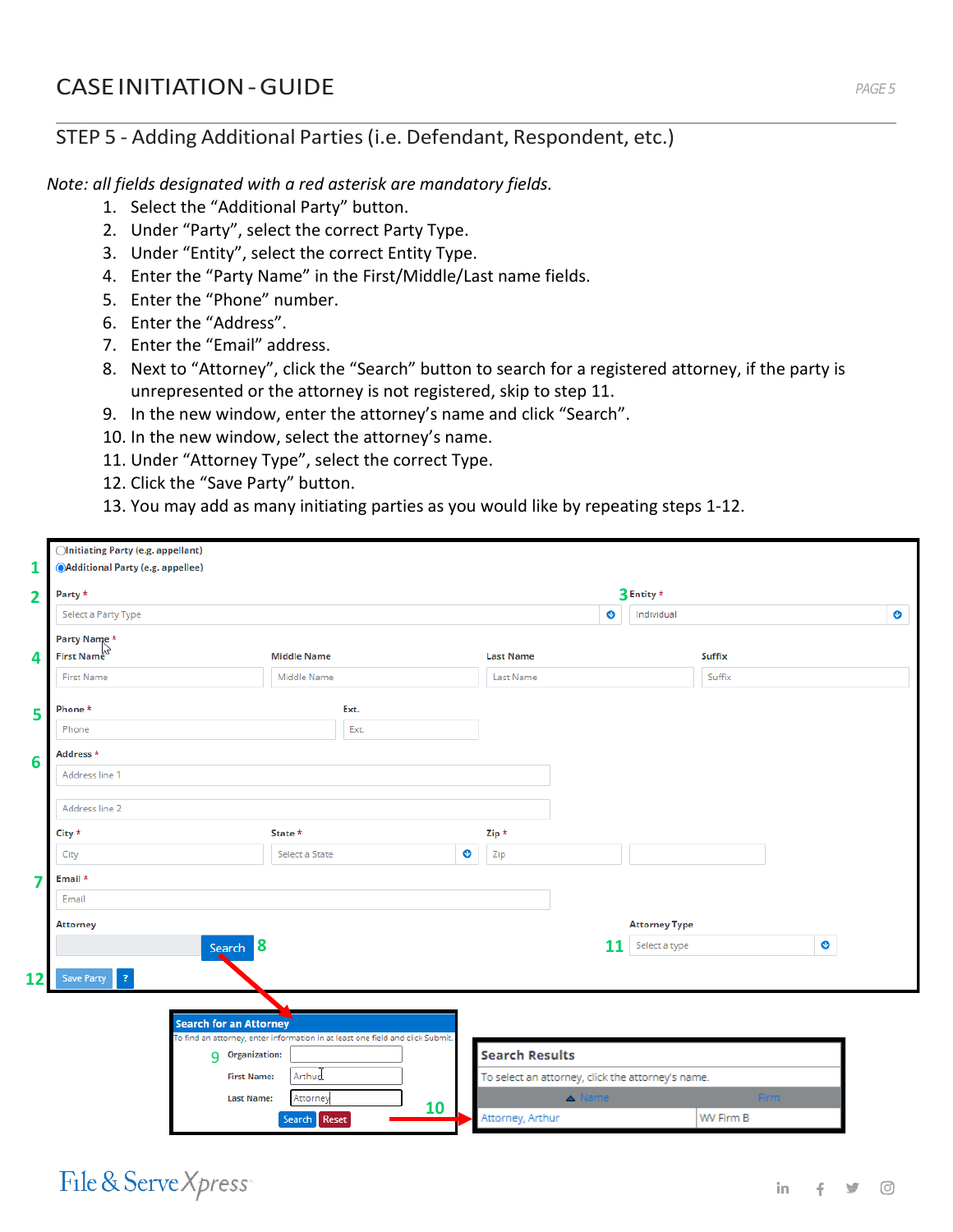### CASEINITIATION-GUIDE *PAGE <sup>6</sup>*

#### STEP 6 - How to Select Service Recipients

*Note: if you did not add an attorney or attorneys on the Parties Tab, skip to Step 7- Review & Submit..*

1. Check the box next to the Party or Parties you would like to eServe.

| Select a delivery option for each party you want to add. "Service" is official legal service of the document upon the selected party. To remove a selected party, deselect service.                                                                     |                                                                                                                  |            |         |                  |           |           |  |  |  |  |
|---------------------------------------------------------------------------------------------------------------------------------------------------------------------------------------------------------------------------------------------------------|------------------------------------------------------------------------------------------------------------------|------------|---------|------------------|-----------|-----------|--|--|--|--|
| <b>Parties Available for Selection</b> 1 through 1 of 1 Show $ 50 - \sqrt{\ } $ results per page                                                                                                                                                        |                                                                                                                  |            |         |                  |           |           |  |  |  |  |
| YOUR ORGANIZATION WILL INCUR ADDITIONAL POSTAGE AND COPYING FEES FOR SERVING PARTIES DESIGNATED FOR SERVICE VIA US MAIL OR FAX. CHECK THE ADDITIONAL<br>SERVICES PRICING SHEET IN THE RESOURCE CENTER FOR COMPLETE COSTS.<br><b>Create Custom Group</b> |                                                                                                                  |            |         |                  |           |           |  |  |  |  |
| <b>Service</b>                                                                                                                                                                                                                                          | <b>Method</b><br><b>Firm</b><br><b>Party Status</b><br><b>Party Type</b><br><b>Attorney</b><br>$\triangle$ Party |            |         |                  |           |           |  |  |  |  |
|                                                                                                                                                                                                                                                         | White, Fred                                                                                                      | Respondent | Pending | Attorney, Arthur | WV Firm B | E-Service |  |  |  |  |
|                                                                                                                                                                                                                                                         | Purchase read status for e-service documents (optional) \$                                                       |            |         |                  |           |           |  |  |  |  |
| Track when the e-served recipients open this transaction. This feature is not available for tracking any US Mail or fax recipients, any courtesy email notifications, nor the Read Status of court personnel. Additional charg                          |                                                                                                                  |            |         |                  |           |           |  |  |  |  |

### STEP 7 - How to Review & Submit Your Filing

1. Select an "Authorizing Attorney".

| 5/4/21 1:54 PM EDT                                                                                            | Case | <b>Case Parties</b> | <b>Review &amp; Submit</b> |  |  |  |  |  |  |  |
|---------------------------------------------------------------------------------------------------------------|------|---------------------|----------------------------|--|--|--|--|--|--|--|
| <b>Authorize Transaction</b>                                                                                  |      |                     |                            |  |  |  |  |  |  |  |
| Select an attorney to authorize this transaction.<br>Authorizing Attorney: Select an authorizing attorney v 1 |      |                     |                            |  |  |  |  |  |  |  |

- 2. Scroll to the bottom of the page and select the "Authorize and file now" button.
- 3. Click the "next" button to move to the next screen.



4. Scroll down the page to review your filing information. Once you have reviewed your information, click the "Submit Filing" button to complete your filing.